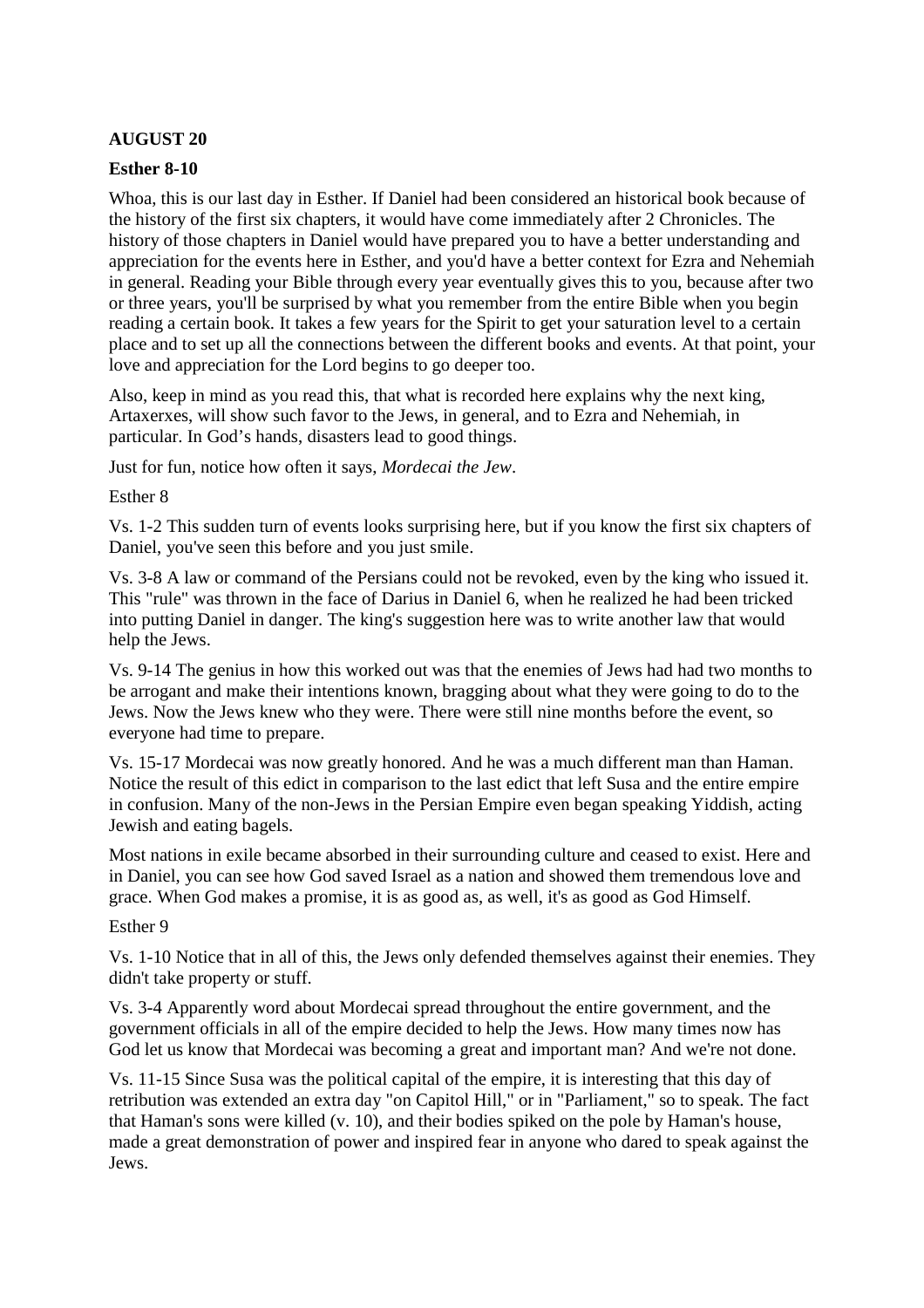Vs. 16-19 This is a summary of the entire event throughout the entire Persian Empire.

Vs. 20-32 This is the official decree to make Purim a national Jewish holiday. This holiday is never mentioned in Ezra or Nehemiah. The focus of both of those books is the reestablishment of the worship of God in Jerusalem, and that, according to the law of Moses.

### Esther 10

Vs. 1-3 Note that it says that although Mordecai was second only to King Ahasuerus, his greatness was primarily among the Jews. This is actually the third time in biblical history that God put one of His people in high rank in a foreign power. Joseph had a similar position in Egypt, with the king's ring. But Daniel tops them all. While it is probable that Daniel held the Babylonian government together during Nebuchadnezzar's seven years of grazing, on the night when Babylon fell, Daniel was the only surviving ruler of the Babylonian Empire. You would think that Iran (Persia) and Iraq (Babylon) would be respectful of the blessing God brought to both empires through these men and the Jews in general.

So, what do you take away from God's message in Esther? Think about this.

Here are two things that I see.

First, God is always working for good, whether I hear His name or see His hand. While I might rejoice in the "random, chance events" that work for my good, saying they come from God, I also need to accept the same kinds of "events" when they appear to be against me. They are still from God, as we'll see in Job.

Second, disaster isn't a bad thing. Often it makes people show their true feelings and loyalties. God can work these events to "good," according to my expectations, in a flash. If He chooses not to work them for good according to my expectations (note the words of S, M, & A in Daniel 3), I still serve Him and trust Him. His goodness and purpose do not need to meet any of my human expectations. He is always God, and is always good. Though it sure is nice when the story turns out this cool. (If you liked this, you'll love Daniel.)

# **1 Corinthians 12:27-13:13**

1 Corinthians 12:27-31

V. 27 It is good to be reminded that the church belongs to God, not us.

V. 28 I'm sure these words rang loud in the division in Corinth: *God has appointed*. God does this, not us.

V. 31 There was a great desire for gifts in Corinth. We'll see this in chapter 14.

1 Corinthians 13

It is interesting that this chapter is really corrective to an ongoing conflict. No wonder it is used at so many weddings. ☺

Vs. 1-3 These verses are hyperbole and exaggeration. People who build a doctrine from v. 1, that the gift of tongues is "angelic language," go too far. Every place in the NT where tongues are used, including chapter 14, they are a known human language, though, unknown to the speaker. Even if this wasn't exaggeration, it still wouldn't mean that the gift of tongues was angelic; since in Acts 2, tongues were in understandable human languages.

In the same tone of exaggeration, Paul refers to the other gifts. Who has prophetic powers and understands all mysteries and all knowledge and has all faith so as to move mountains? No one, except Jesus, has had all of these. Paul is exaggerating.

Vs. 4-7 The ESV follows the RSV in *irritable and resentful.* The newer One Year Bible has a note for the literal translation. Apparently *resentful* is the emotional result of counting up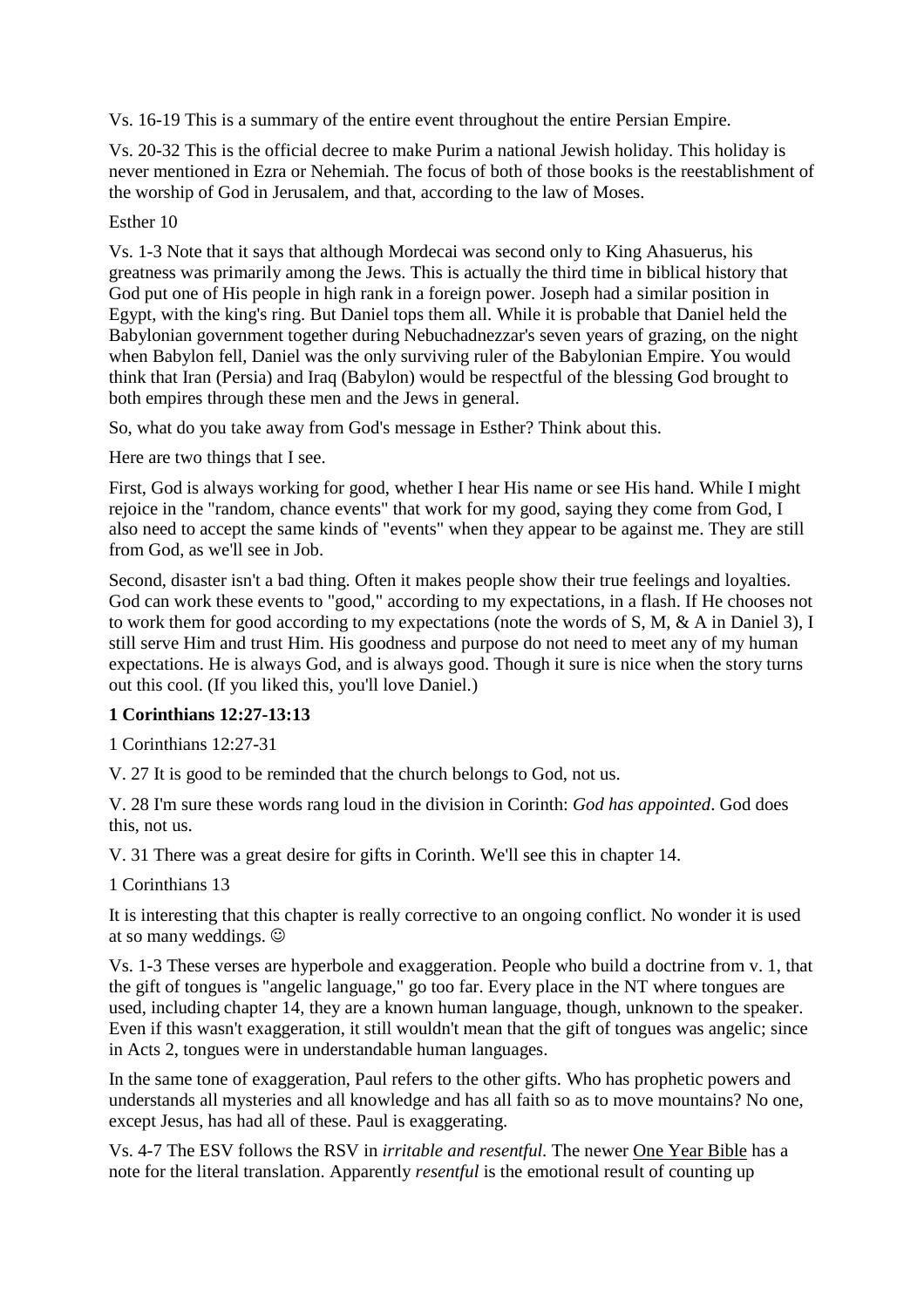wrongdoing. In a way it's helpful to know what happens if you keep count. Stored up resentments are the hardest things to work through with couples who have been married a long time.

Vs. 8-10 I'm just saying this so you know what's happening, but Paul is preparing his argument against the misuse of "tongues" in chapter 14. Notice that the gifts of prophecy and knowledge are linked with *pass away*, and then these two gifts are repeated in the next sentence. The gift of tongues, on the other hand, is said to cease, and then it is not repeated again in the chapter. Chapter 14 will make this clearer.

V. 11 This is an interesting progression the way Paul states it: Speaking, thinking, reasoning. Just trivia.

V. 12 This is a great verse.

V. 13 This is a great verse for weddings, and church.

Now, having warmed our hearts with love and having read the wonderful analogy of gifts and the body and the church, you have to wonder why we need the gifts. What's the body supposed to do? What is the function of the church? Once you understand what the church is supposed to do and how it is supposed to do it, you can make sense of the gifts. If you get the function of the church wrong, or if you don't understand how the church is supposed to do what it's supposed to do, the gifts will be defined into meaninglessness and theoretical importance. In other words, if we don't know what we're doing here on earth, we won't really need the gifts and they won't really matter to us whether we use them or not. The church is meant to be working in the harvest. If the church does anything else or if any other function becomes its focus, like music and worship, then the gifts and the functioning of the members together lose their meaning.

### **Psalm 37:1-11**

This psalm is similar to Psalm 119 in that each stanza begins with a successive letter of the Hebrew alphabet. In Psalm 119 it's the same pattern, except that all the sentences within the stanza begin with that same letter.

The more I read these psalms, the more impressed I am with how well Jesus and Paul knew them. As I'm reading over this portion for today, I'm constantly being jogged to think of something Paul said in Romans or something Jesus said. In fact, Jesus' teaching to His disciples sounds like so much of this.

Vs. 1-2 Not that any of us fret over these things, but we do. And frankly, when we do, they don't fade fast enough. I guess David and the Spirit are telling us to be patient and wait on the Lord.

Vs. 3-4 Notice the contrast here to the past two verses. It is almost as if to say, "Don't think about them. *Trust in the Lord*." But it goes beyond trusting the Lord. We are to delight in the Lord. Only in delighting in the Lord can the Lord nurture our hearts so that our desires revolve around Him. He gives us our desires, in that He teaches us to desire what is really satisfying.

Vs. 3-5 are good verses to memorize.

Vs. 5-6 Committing our way to the Lord is the next command. We don't need to defend our honor. The Lord will do that.

Vs. 7-9 Waiting on the Lord is a command too, and this one is tough. It says twice that we are to wait. Notice too that it mentions twice that we shouldn't fret or let our minds be consumed by these people. If you are interested, read Romans 12 and notice that there are three references in that chapter to not retaliating against abuse. I think Paul knew this psalm.

Vs. 10-11 This is what God promises if we set our hearts on Him and wait. I think Jesus might have known this psalm too.